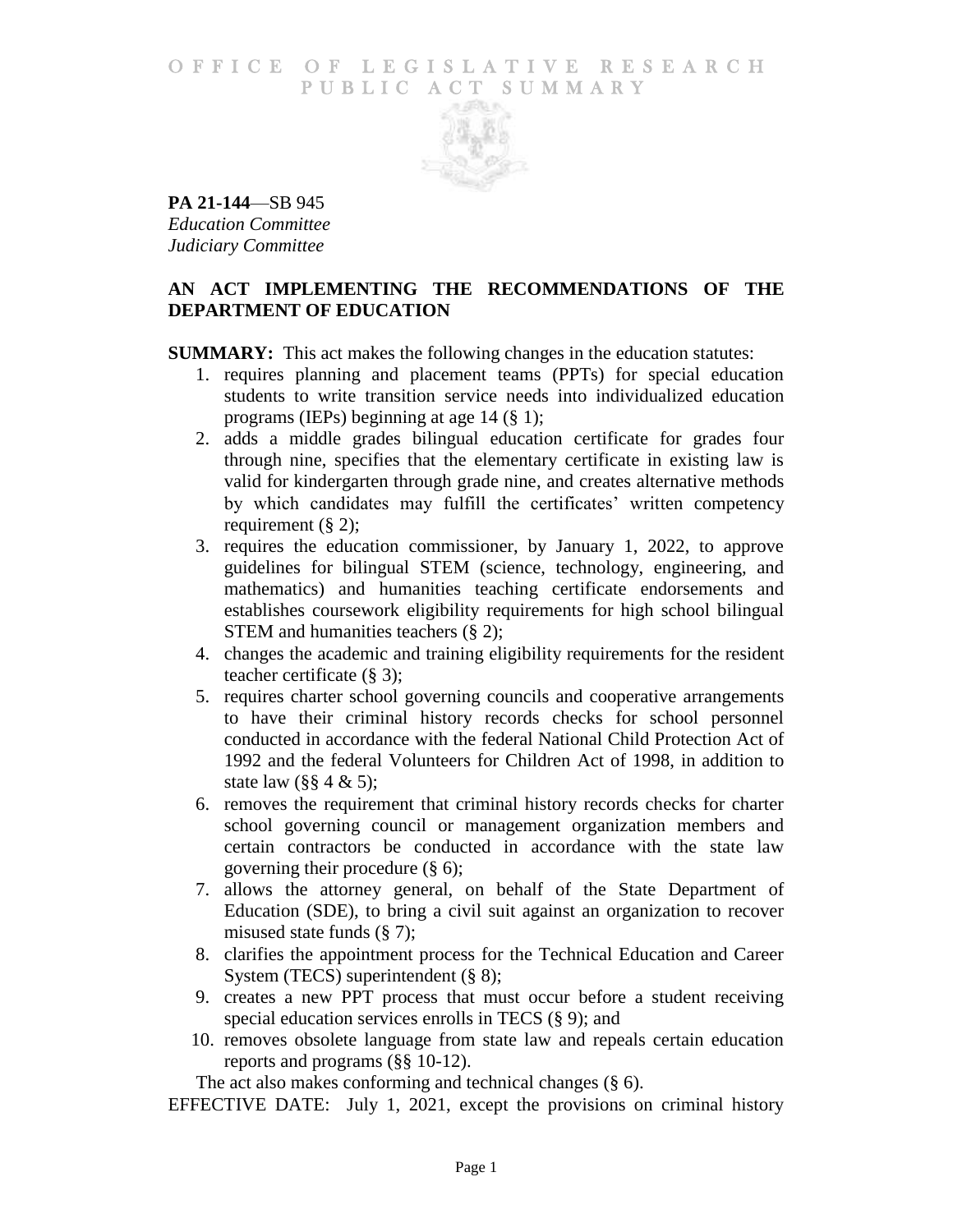records checks and civil suits (§§ 4-7) take effect upon passage.

### § 1 — TRANSITION SERVICES IN SPECIAL EDUCATION

The act requires a PPT to include a statement of transition service needs in all student IEPs, regardless of their disability, beginning when they reach age 14. Prior law required this only for students with autism spectrum disorder.

The act also allows a PPT to include a transition statement in IEPs for younger children, if they deem it appropriate. The federal Individuals with Disabilities Education Act requires transition services to be written into eligible students' IEPs beginning at age 16, but states are free to require this at an earlier age (20 U.S.C. § 1414(d)(1)(A)(i)(VIII)(bb)).

Under the act, IEPs for all 14-year-olds must include the same criteria as existing law requires for students with autism spectrum disorder: (1) appropriate, measurable postsecondary goals based on age-appropriate transition assessments related to training, education, employment, and, where appropriate, independent living skills and (2) transition services, including courses of study, needed to assist the child in reaching those goals. As under existing law, the IEPs for these students must be updated annually.

# § 2 — BILINGUAL TEACHING

# *Elementary Bilingual Teacher Certificate*

The act restructures the elementary bilingual teacher certificate. Beginning July 1, 2021, it adds a middle grades certificate for grades 4 through 9. It specifies that the elementary certificate in existing law is valid for grades kindergarten through 9.

# *Bilingual Teacher Certification Written Competency Requirement*

By law, a candidate for bilingual teacher certification must fulfill written competency requirements in both English and the second language. Beginning July 1, 2021, the act creates an alternative method by which a candidate may fulfill the requirement in either one of the languages. Under the act, as an alternative to passing an examination or demonstrating competency through another SDE-approved method if an exam is not available, candidates may fulfill the requirement by holding a bachelor's degree or its equivalent from a regionally accredited higher education institution that delivers instruction in that language.

# *Bilingual Humanities and STEM High School Courses and Teachers*

The act requires the education commissioner to approve guidelines by January 1, 2022, for unique endorsements to authorize the teaching of bilingual humanities and STEM high school courses. Additionally, the act establishes coursework eligibility requirements for these teachers.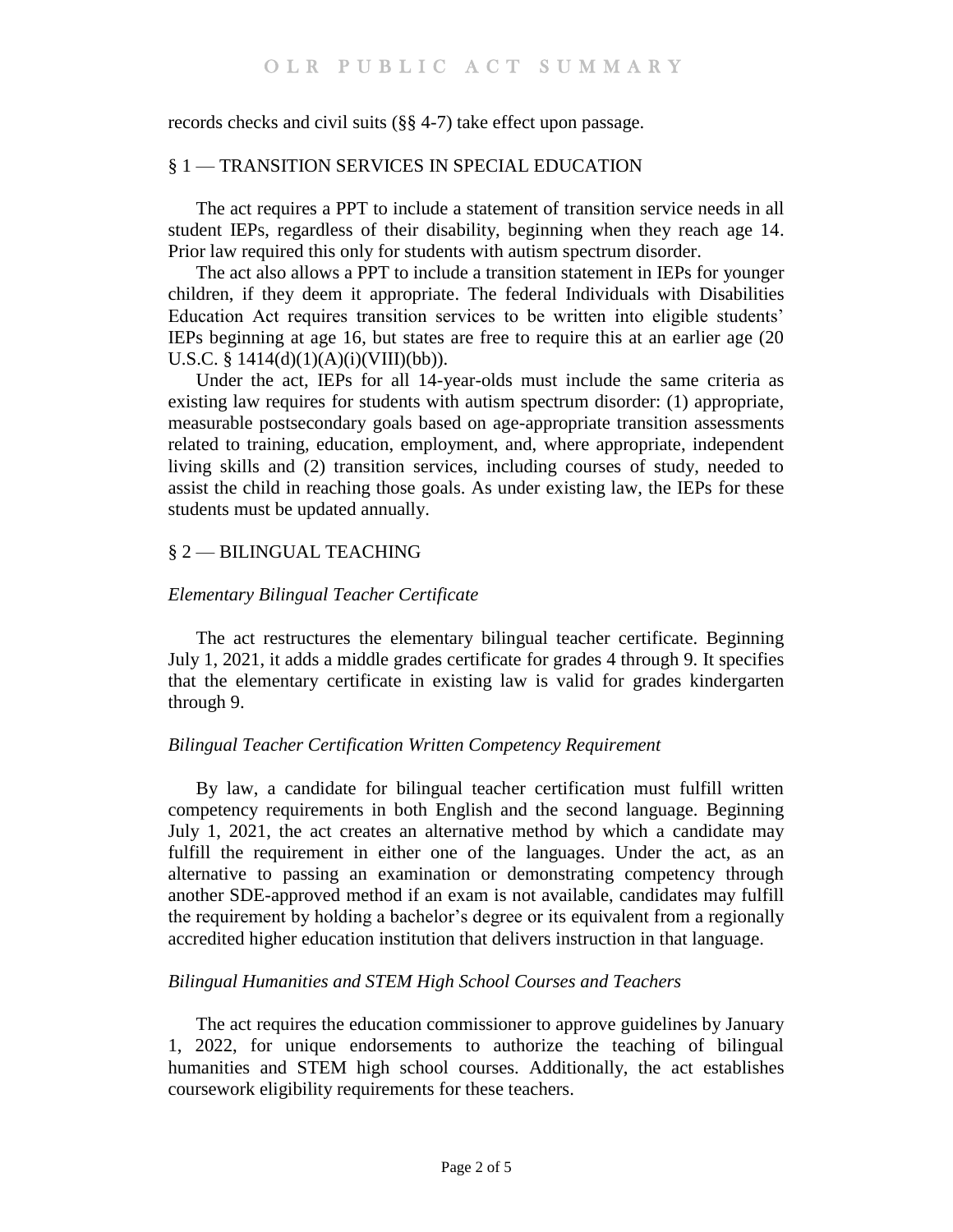OLR PUBLIC ACT SUMMARY

Under the act, certified bilingual education teachers who have completed at least 15 semester hours of credit in combined content coursework in the humanities or STEM may teach bilingual high school courses in the applicable field. A certified teacher who does not hold a bilingual education endorsement is eligible to teach these courses if he or she completes (1) 15 semester hours of credit in combined content coursework in the humanities or STEM, as appropriate, and (2) the required coursework and testing for a bilingual endorsement.

### § 3 — RESIDENT TEACHER CERTIFICATE

The resident teacher certificate allows a person to teach in Connecticut public schools while enrolled in a teacher training program. The act changes the academic and training eligibility requirements for the certificate, but maintains the degree requirements, as shown in the table below.

|                          | <b>Requirements Under Prior Law</b>                                                                                                                           | <b>Requirements Under</b><br>the Act                                                                                                                                        |
|--------------------------|---------------------------------------------------------------------------------------------------------------------------------------------------------------|-----------------------------------------------------------------------------------------------------------------------------------------------------------------------------|
| Degree<br>requirements   | Holds a bachelor's degree from<br>an accredited higher education<br>institution                                                                               | Unchanged                                                                                                                                                                   |
| Academic<br>requirements | Possesses at least 3.0<br>undergraduate GPA and<br>achieved a qualifying score on a<br>State Board of Education (SBE)-<br>approved subject area<br>assessment | Either (1) completed a major or<br>30 semester hours of content-<br>specific credit or (2) achieved a<br>qualifying score on an SBE-<br>approved subject area<br>assessment |
| Training<br>requirements | Is enrolled in an SBE-approved<br>alternate route to certification<br>program that meets federal<br>guidelines                                                | Is enrolled in either an SBE-<br>approved (1) alternate route to<br>certification program or (2)<br>post-bachelor's degree<br>program leading to educator<br>certification  |

**Changes to Resident Teacher Certification Requirements Under the Act**

§§ 4 & 5 — CRIMINAL HISTORY RECORDS CHECKS FOR SCHOOL **PERSONNEL** 

*Reclassification of Nongovernmental Entities (§§ 4 & 5)*

In the state laws governing criminal history record checks for school personnel, the act removes state or local charter school governing councils and cooperative arrangements from the "eligible school operators" classification. It adds cooperative arrangements to the "nongovernmental school operators" classification in the background check law. (Charter school governing councils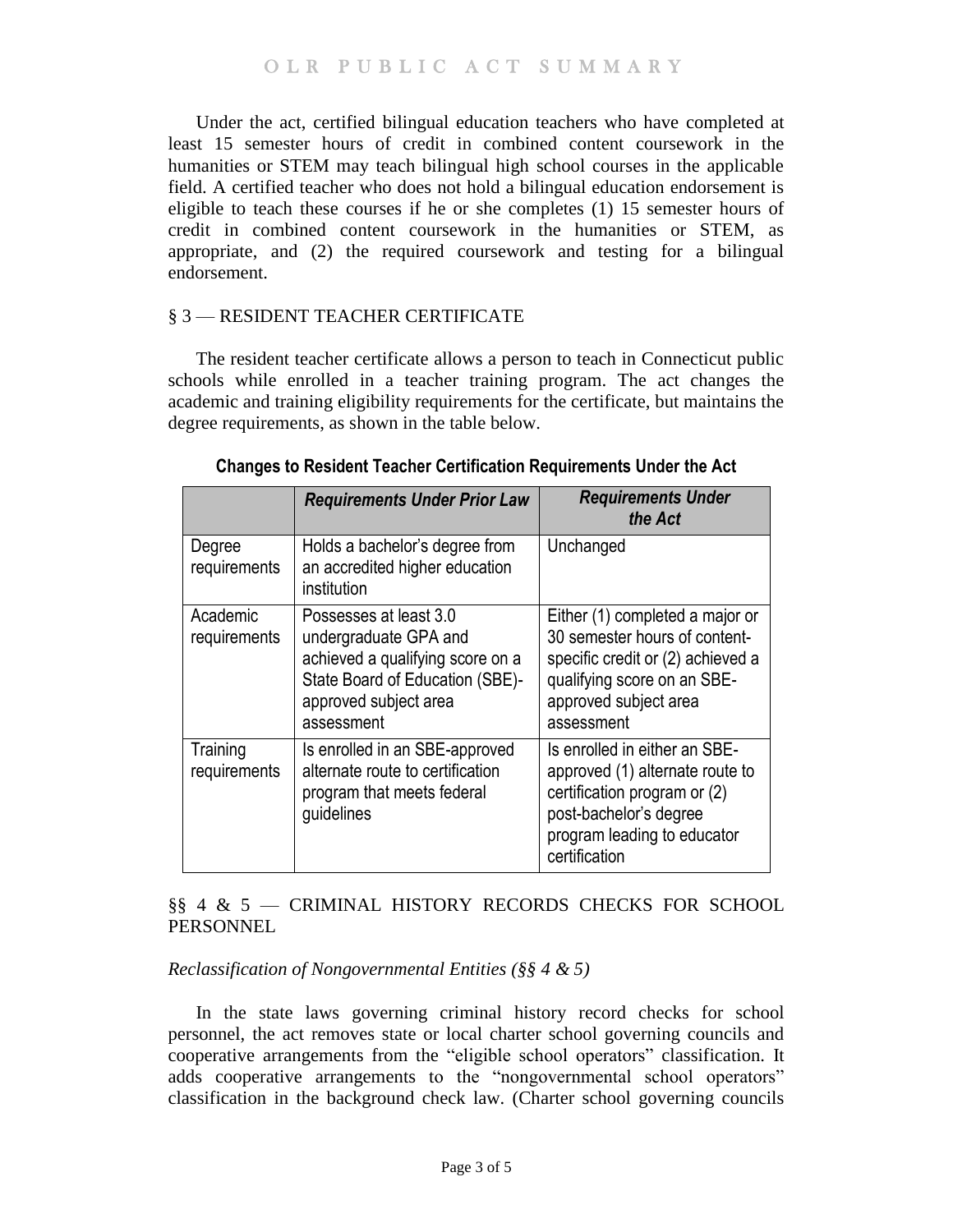are already a member of this class; under prior law, they were classified as both eligible and nongovernmental school operators.) These classification changes clarify that both charter school governing councils and cooperative arrangements must have their criminal history records checks conducted in accordance with the federal National Child Protection Act of 1992 and the federal Volunteers for Children Act of 1998, in addition to state law.

### § 7 — RECOVERY OF MISUSED STATE FUNDS

The act allows the attorney general, on SDE's behalf, to bring a lawsuit in state or federal court against any person, firm, corporation, business, or combination of these, including a charter management organization, if the department has reason to believe that the party misused state funds or state resources. The claim may (1) enjoin (i.e., prohibit) the parties from continuing the conduct and (2) seek repayment of funds, as well as damages.

The act also gives the attorney general the express right to (1) depose any witness who he believes, or has reason to believe, has information relating to the claim and (2) take depositions in other states and use other states' laws on taking depositions.

The act requires the court to order repayment of damages to SDE when the misuse of state funds or resources or damages is proven by a preponderance of the evidence. It also gives the court the right to award treble damages.

#### § 8 — TECS SUPERINTENDENT

The act clarifies that the TECS board may recommend a candidate for TECS superintendent to the education commissioner, who may hire or reject any recommended candidate. It removes a conflicting provision in prior law that required the TECS board and the education commissioner to jointly recommend a superintendent candidate to SBE.

#### § 9 — TECS SPECIAL EDUCATION SERVICES

Under prior law, if a PPT determined that a student's special education services prevented him or her from participating in the TECS vocational education program, then the student was referred back to the sending school district to attend school there under an IEP.

The act instead requires the student's sending district to convene a PPT meeting before a student enrolls in a technical education and career school to (1) address the student's transition to the TECS school and (2) ensure that the student's IEP reflects the current supports and services that he or she needs to access a free, appropriate public education in the least restrictive environment. The act also requires a TECS representative to be invited to the meeting.

#### §§ 10-12 — OBSOLETE LANGUAGE AND REPEALERS